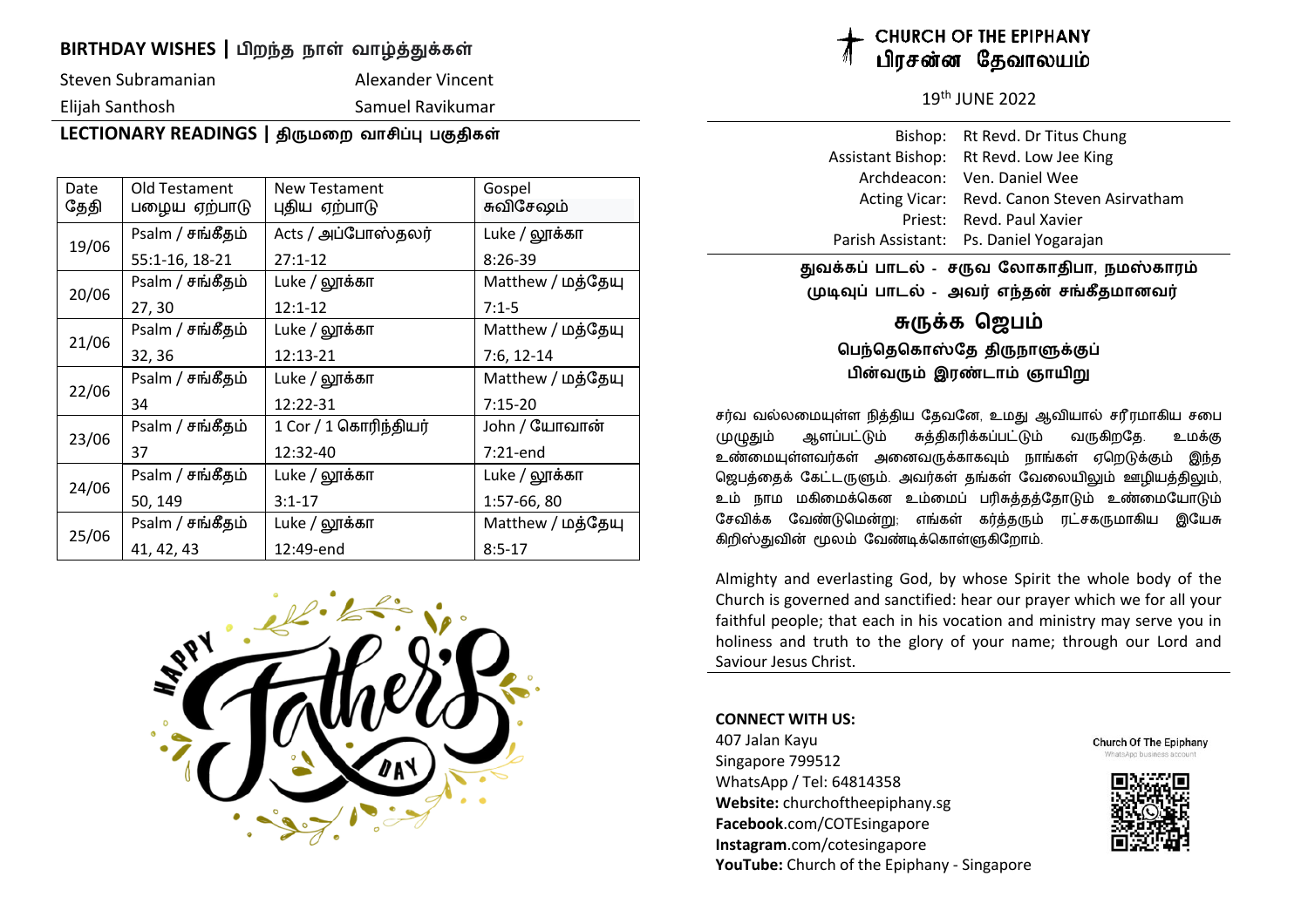#### **ANNOUNCEMENTS**

#### **1. Distribution of Donation Tins**

For those who wish to donate more, the tins will be available for collection at the ground floor after service.

#### Names of Distributors: Sis Jacintha & Sis Mary Arumianayagam

#### **2. Volunteers needed**

Members who wish to volunteer in helping to distribute tins, please give your names to Bro. Albert James.

#### **3. Installment Plan for Fixtures & Furnishings**

Donations can be made by the end of June 2022. If you have any queries on this, please kindly contact the Church office at 64814358.

#### **4. Changes to Holy Communion Services**

We will celebrate Holy Communion only every  $2^{nd}$  and  $4^{th}$  Sundays.

#### **5. VAGM 2022**

The VAGM will be held on 10<sup>th</sup> July 2022 at 4pm. Annual Reports, Financial Statements and other VAGM related documents will be given out on 19<sup>th</sup> June 2022. Please refer to VAGM 2022 insert for more details.

#### **6. Discontinuation of Online Holy Communion dispensation**

Bishop Titus has decided not to extend the dispensation of online Holy Communion when it expires on 30<sup>th</sup> June 2022. This is to encourage our parishioners to attend on-site services.

#### **7. Appointment of Ps. Lissy Arulselvi**

We are excited to welcome Ps. Lissy Arulselvi who will be serving with us as Parish Worker from 1<sup>st</sup> July 2022. Please uphold her in your prayers.

#### **MINISTRY GATHERINGS**

LRM: Next gathering on 17<sup>th</sup> June

**KINGDOM KIDZ:** Every 2<sup>nd</sup> & 4<sup>th</sup> Sunday (on-site)

**HOUR OF PRAYER:** Every 2<sup>nd</sup> & 4<sup>th</sup> Saturday via ZOOM

## **அறிவிப்புகள்**

#### <u>1. நன்கொடை உண்டியல்கள் விநியோகிக்கல்</u>

இன்னும் நன்கொடை தர விரும்புகிறவர்கள், இன்று ஆராதனை முடிந்த பிறகு நீங்கள் நன்கொடை உண்டியல்களை கீழ்த்தளத்திலிருந்து பெற்றுக்கொள்ளலாம். நன்கொடை உண்டியல்களை விநியோகம் செய்ய உதவியாளர்கள் கேவை. நீங்கள் உதவி செய்ய விரும்பினால், உங்கள் பெயர்களை சகோதார் ஆல்பர்ட் ஜேம்ஸிடம் கொடுங்கள்.

#### <u>2. உதவியாளர்கள் கேவை.</u>

நன்கொடை உண்டியல்களை விநியோகம் செய்ய உதவியாளர்கள் கேவை. நீங்கள் உதவி செய்ய விரும்பினால், உங்கள் பெயர்களை சகோதரர் ஆல்பர்ட் ஜேம்ஸிடம் கொடுங்கள்.

#### 3. நன்கொடைகளைத் தவணை முறையில் கொடுப்பது

ஜூன் 2022 இறுதிக்குள் தவணை முறையில் உங்களுடைய நன்கொடைகளைக் கொடுக்கலாம். உங்களுக்கு இதைக் குறித்து ஏதேனும் கேள்விகள் இருந்தால், தயவுசெய்து சபை அலுவலகத்தை தொடர்புக்கொள்ளுங்கள்.

#### $4.$  நற்கருணை ஆராதனை மாற்றங்கள்

ஒவ்வொரு 2வது மற்றும் 4வது ஞாயிற்றுக்கிழமைகளில் மட்டுமே நற்கருணை ஆராதனை நடைபெறும்.

#### 5. 2022 மின்னணு வருடாந்திரப் பொதுக் கூட்டத்திற்க்கான அறிவிப்பு

மின்னணு வருடாந்திரப் பொதுக் கூட்டம், 10 ஜூலை 2022 அன்று மாலை 4 மணிக்கு நடைபெறும். ஆண்டு அறிக்கைகள், நிதிநிலை அறிக்கைகள் மற்றும் பிற தொடர்பான ஆவணங்கள் 19 ஜூன் 2022 அன்று வழங்கப்படும். மேலும் விவாங்களுக்கு எங்கள் தேவாலய இணையதளத்தைப் பார்க்கவும்.

#### **6. இைணய7 வழியாக நZக-ைண வHநிேயாகQைத நிMQ"த\*** ஜூன் 30, 2022 அன்று காலாவதியாகும் போது, இணையம் வழியாக நற்கருணை விநியோகத்தை நீட்டிக்க வேண்டாம் என்று பேராயர் டைட்டஸ் முடிவு செய்துள்ளார்.

#### <u>7. போதகர் லிஸ்ஸி அருள்செல்வியின் நியமனம்</u>

1 ஜூலை 2022 முதல் நம் சபையில், போதகராக நம்முடன் சேரவிருக்கும் போதகர் லிஸ்ஸி அருள்செல்வியை வரவேற்பதில் நாங்கள் மகிழ்ச்சியடைகிறோம். உங்கள் ஜெபங்களில் தொடர்ந்து அவரை நிலைநிறுத்தவும்.

#### **ஊழிய கூட்டங்கள்**

**விட்டுக்கூட்டம்**: அடுத்த கூட்டம் ஜூன் 17-ம் தேதி நடைபெறும்.

**ஒய்வு நாள் பள்ளி**: இரண்டாம் மற்றும் நான்காம் வாரம் நடைபெறும்.

**உபவாச ஜெபம்**: இரண்டாம் மற்றும் நான்காம் சனிக்கிழமை நடைபெறும்.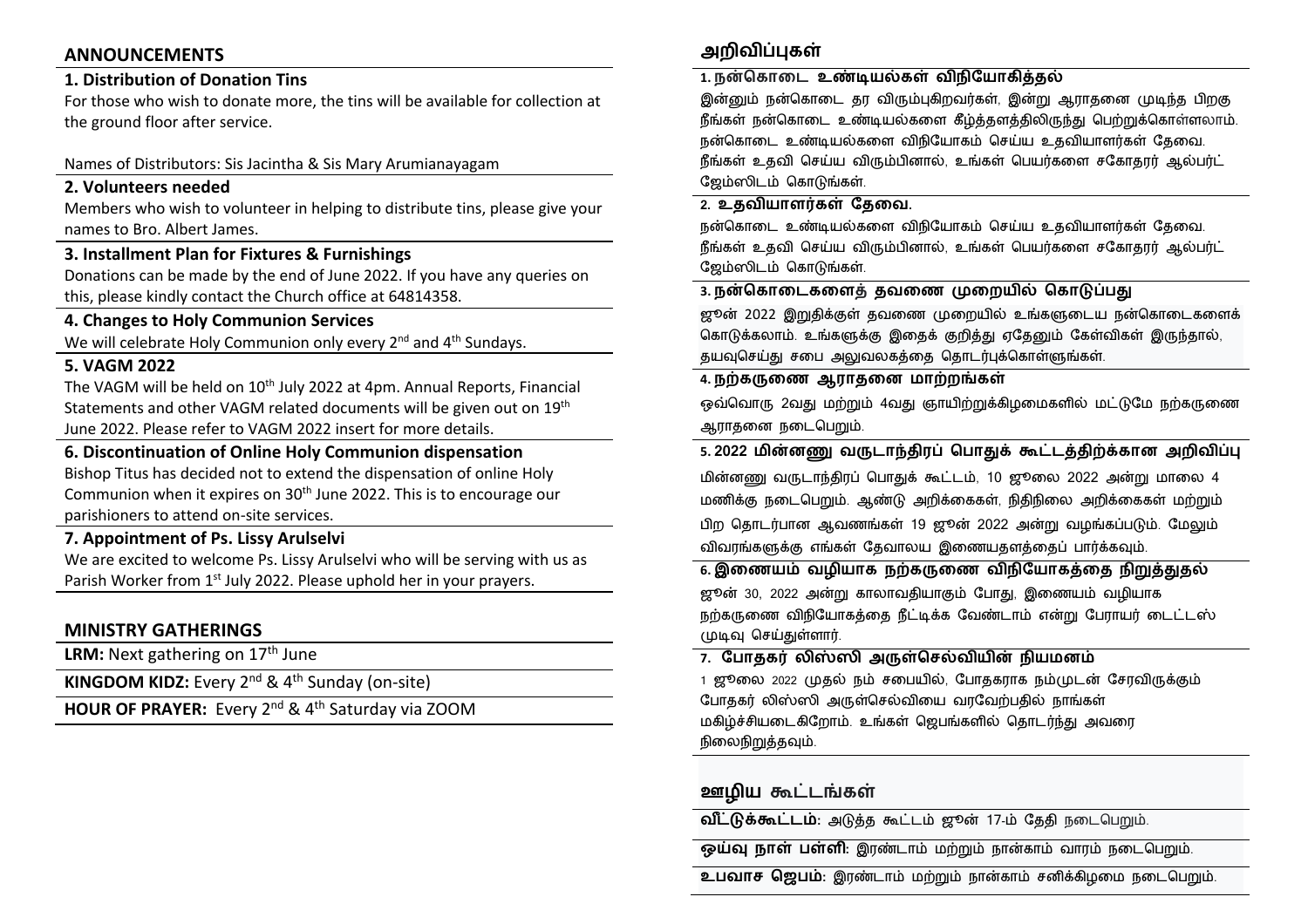# **NOTICE OF AGM 2022**

#### **Electoral Roll**

We encourage all our members to verify their eligibility to vote via our online Electoral Roll by 5.00pm of 19 June 2022. Please write to the Hon. Secretary if there are any queries regarding your eligibility.

Email: hon.secretary@churchoftheepiphany.sg

#### **AGM Report 2022**

Our AGM Report 2022 will be available for download on our Church Website from 19 June 2022 via https://churchoftheepiphany.sg/vagm2022. Please inform the Church Office if you would like the report to be sent to you by post.

#### **Nomination Form**

The Nomination Form is available via the QR Code below.

We encourage all members to prayerfully send in your nominations by 5.00pm of 26 June 2022. All nomination sent in after 5.00pm of 26 June 2022 will not be considered.

# **QR CODES**



# **Electoral Roll AGM Report 2022 Nomination Forms Electoral Roll AGM Report 2022 Nomination Forms**